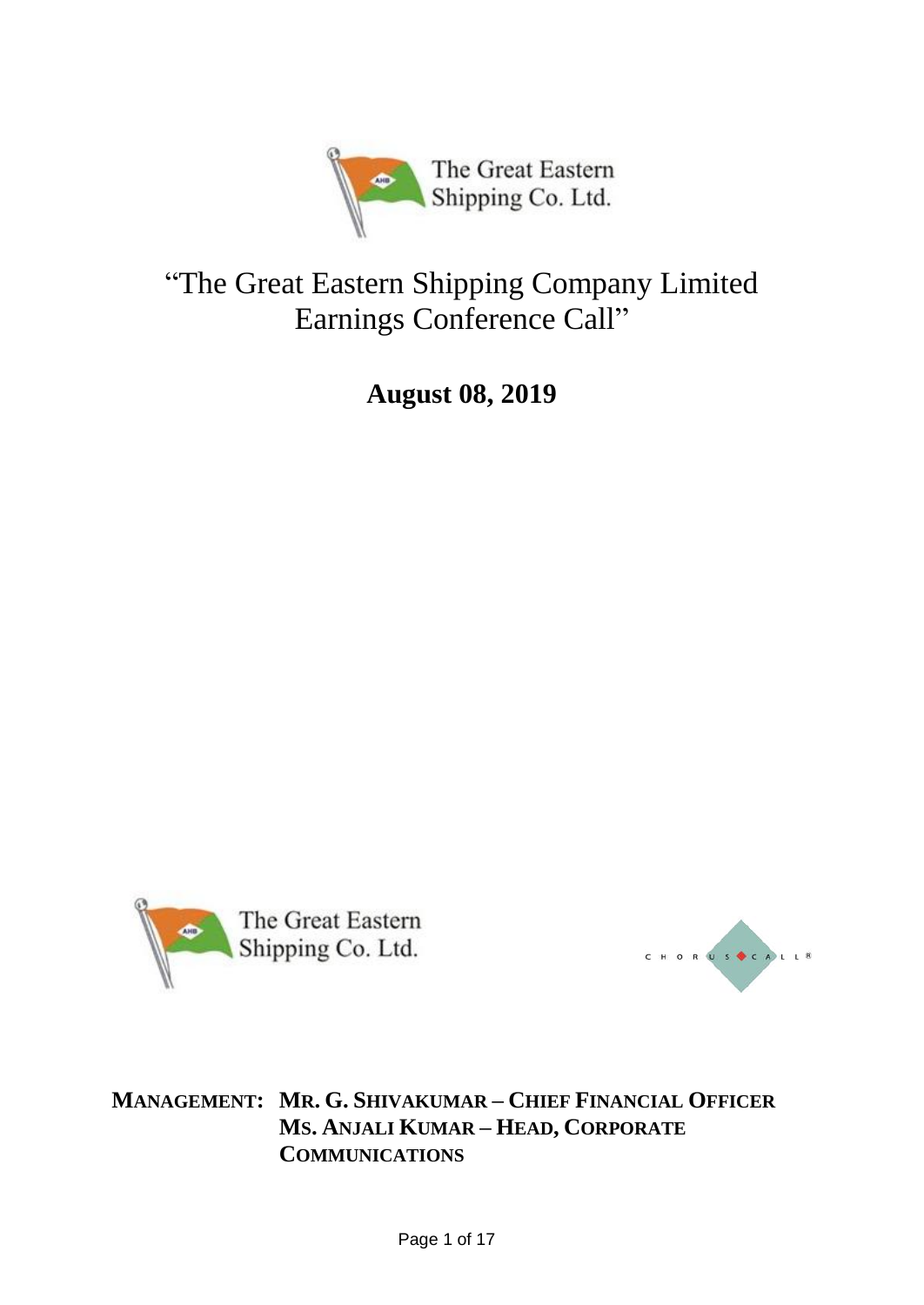

- **Moderator:** Good evening, ladies and gentlemen. Thank you for standing by. Welcome to Great Eastern Shipping Earnings Call on declaration of its financial results for the quarter ended June 30, 2019. At this moment, all the participant lines are in the listen-only mode. Later, we will conduct a question-and-answer session. At that time, if you have a question, please press '\*' and '1'. I now hand the conference over to Ms. Anjali Kumar – Head of Corporate Communications at The Great Eastern Shipping Company Limited to start the proceedings. Thank you and over to, Ms. Kumar. **Anjali Kumar:** Good afternoon friends, welcome to the Q1 FY20 Conference Call and I am hoping that all of
	- you have managed to get a hold of the results that we have announced earlier today and I would now like to hand over the call to our CFO Mr. Shivakumar to take us through the salient features and we can then discuss the Q&A. Over to you, Mr. Shivakumar.
- **G. Shivakumar:** Good afternoon, everyone. And welcome to the Conference Call. Let's look at how the business did. Starting with crude tanker rates, if you see our average TCYs from our press release, you can see that crude tanker earned about \$15,000 a day approximately on average in Q1 FY20 down from about \$21,000 in Q4 FY19 that is immediately preceding quarter, but up very significantly from just about 11,000 in Q1 of FY19. So, crude tanker market has been a little bit stronger than it was in the previous year. Product tankers were more or less flat +/-\$1,000 per day on a sequential and on a Q1 over Q1 basis. The sector which was up sharply was the LPG carrier sector where rates went up all the way to \$50,000 to \$60,000 a day around end June early July and which was a huge change from last year where it was languishing around \$10,000 a day. Even in the month of January it was probably just around \$10,000 to \$12,000 a day.

On the dry side: The ships earned lower than the previous year, but they have recovered from the lows which we saw in early 2019 after the Vale incident. Again, the recovery has happened towards the end of the quarter and the impact should hopefully be seen in the coming quarters on the earnings on the different types of ships.

On the results again we have a significant swing on account of the currency and derivatives. This time the currency has been more or less flat during the quarter. We started at 69.15 and ended at 69.03, but the derivative MTMs have moved because interest rates dropped significantly during the quarter. USD interest rates dropped by about 50 basis points for long-term interest rates and the MIFOR also dropped another 2025 basis points and this resulted in the MTM on derivatives. You will recall this is the swap we have on our long-term debentures. The MTM on the derivatives moved against us by about 110 crores.

On a net level you will see we have shown a loss on a consolidated basis as a result of this MTM impact. We saw a net loss of about Rs. 54 crores consolidated and Rs. 50 crores on a standalone basis, but obviously the business has done better than it had in the last year.

Coming to what drove earnings during the quarter: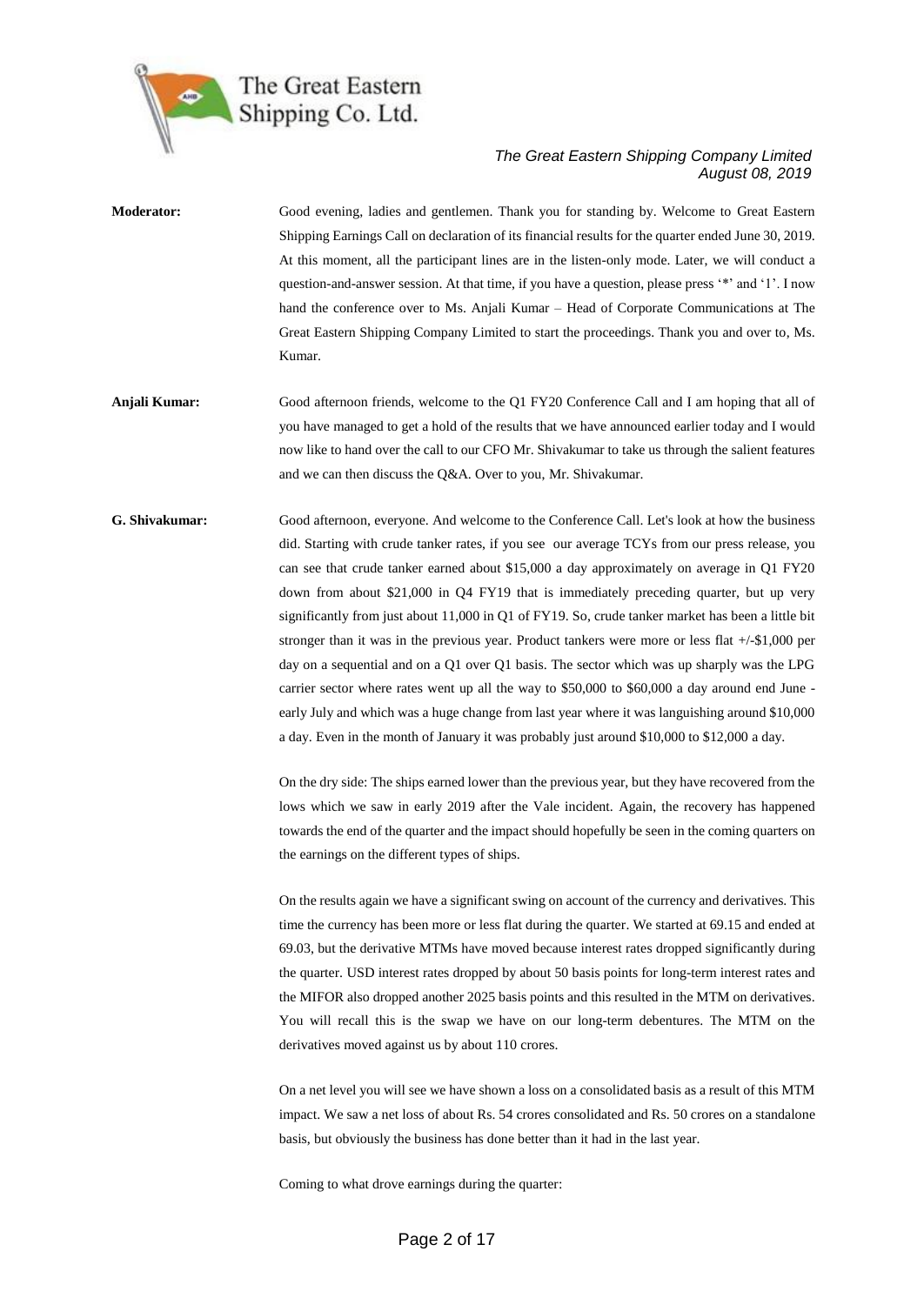

Tanker oil demand has been quite weak, Low refinery margins, weak demand because of slower economic growth and a decline in refinery runs resulted in lower demand for oil shipments and therefore for tankers. The oil demand growth in the first half has probably been a little less than half a million barrels a day and that is quite a poor number really. The other impact came from the refineries which went into maintenance ahead of the IMO 2020 changeover due to the expected big middle distillate demand and as for refining runs they actually fell over Q2 2019, I am talking about the calendar year over the previous year. Itt fell by about 300,000 barrels per day and against this we had a 4% plus increase in the crude tanker fleet and 2.5% plus increase in the product tanker fleet in this 6-month period that is between Jan and July.

Now considering that, all of these sound like very bearish factors. It is quite heartening to see that crude tanker rates at least have been higher than in the previous year as I mentioned earlier today, and product tanker rates have been more or less around the same as the previous year. One factor to note here is that crude imports into the US dropped by almost a million barrels a day in the first 6 months of this year at the same time crude exports from the US went up by almost a million barrels a day. Now this would appear to be sort of balancing each other out, but it does not actually balance each other out. What has happened is that less ships are carrying oil into the US, which means less ships being available to carry oil out of the US, which means that somebody has to ballast from the far East in order to pick up that cargo and as all of you may be aware that ton mile impact of somebody doing a round trip from the far East loading in the US and coming back to the far East is very high.

Going forward we expect that IMO-related diesel demand and higher off hire days due to scrubber installations will likely support freight rates. We saw one estimate which said that about 2% to 2.5% of the crude tanker capacity effectively could be taken out in the last 4 to 5 months of the year just for scrubber fitment and the tanker market lives on these small changes in demand and supply and therefore we expect that this should have a positive impact as we go forward closer to the end of this calendar year. Again, on the positive side the crude tanker order book is currently under 10% of the fleet and the product tanker order book is at 7% of the fleet which is again at historical lows.

I mentioned earlier, the LPG market went up to almost \$60,000 a day on the spot market and again this is driven by large LPG volumes of LPG exports coming out of the US and coming to the far East which absorbed the fleet supply growth of 2.5% to 3% which we saw and not just absorbed but tightened the market significantly. So, that market continuous to be strong, it has come off little bit since then, but we are still at between \$40,000 and \$50,000 a day on the spot market. Unfortunately, all our ships were fixed on time charter. Now we have one vessel on the spot market VLGC. So, we hope to be able to take some advantage of it. During the quarter again and after the end of the quarter in dry-bulk we saw a sharp market recovery especially in capesizes. The market which was down to \$4,000 a day in the early part of the year in Q1 of calendar 2019, in July we saw cape spot market go up all the way to \$32,000, \$33,000 a day.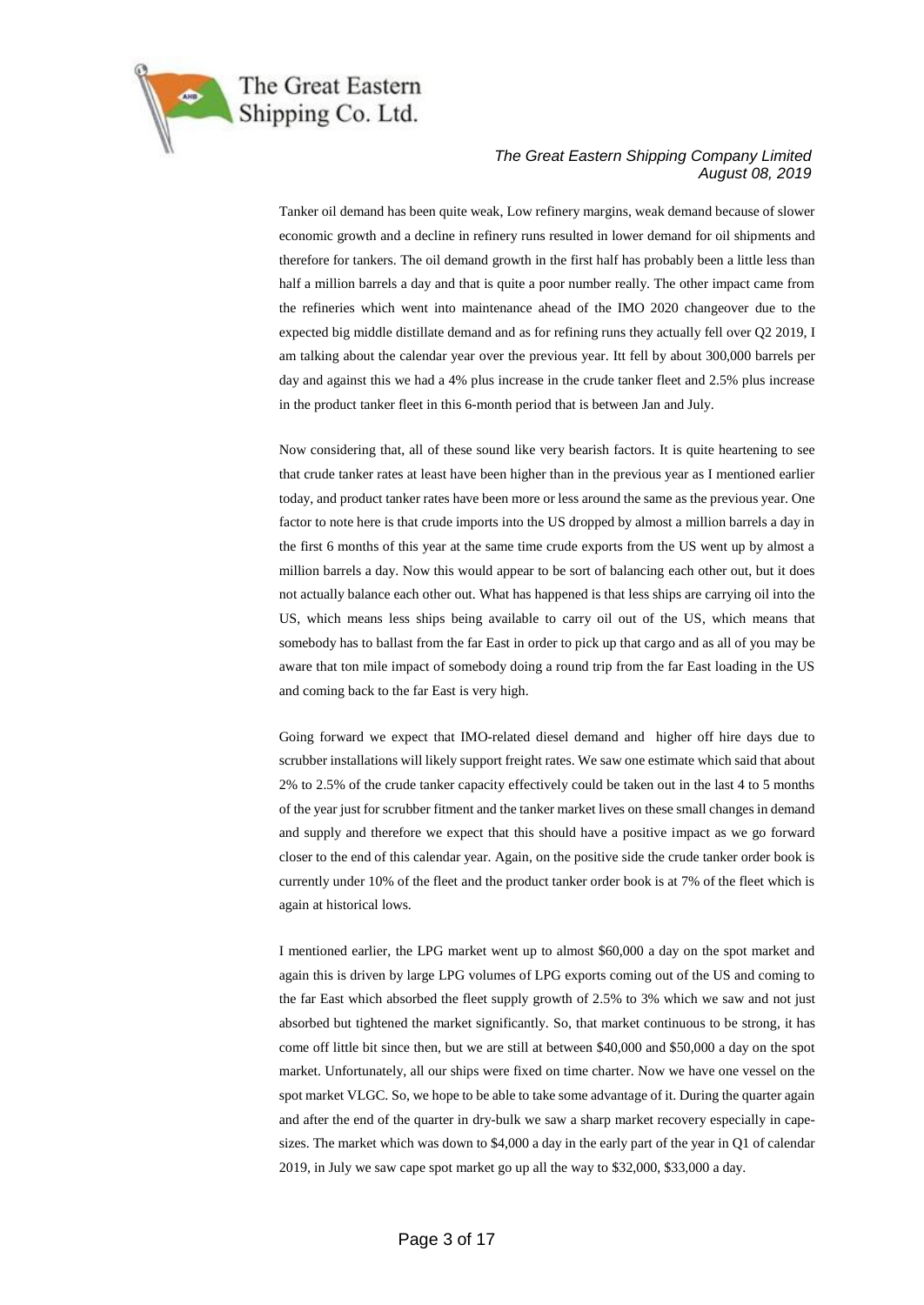

Again, one of the minesin Brazil which was closed down, the Brucutu mine was given permission to restart and that resulted in additional cargoes and therefore the tightening in the market. The other factor which people are using to explain the sudden tightness in the market is that there was a sudden shortage of capes in the Atlantic to pick up the Brazilian cargoes and so the market tightened very significantly because there was just a shortage of ships as quite a few ships were in dry-dock in the far East doing scrubber installation and this was the report that we saw. This filtered through to the smaller sizes as well. Kamsarmaxes also went up quite smartly to about \$14,000 to \$15,000 a day in the spot market. All of which happened around the June end - July and therefore is not yet in our results, but hopefully it will feed into our results going forward.

The dry-bulk fleet grew by about 1.7% during the (calendar) year and we expect that growth for the full year should be at around 3%. Scrapping was reasonably strong and let us see how that goes. The order book stands at about 11%. While the offshore market continues to be very challenging there are some visible signs of improvement in rates. The big event for us to report is that we have obtained a long-term contract for our Rig, Greatdrill Charu which comes off contract in first quarter of 2020 and it is at a significantly higher rate than the last pricing that we saw 6 months ago, so, that is an indicator of some recovery. In the vessels market as well we saw some recovery in the vessels market and now, we are seeing it in Jackup rigs as well.

During the quarter we delivered to the buyers our oldest VLGC which was contracted to sell in the month of January 2019. We have taken the opportunity to fix a few of our ships on charter especially the tankers because the time charter rates have gone up along with the optimism on IMO 2020. So, as part of managing the portfolio we have fixed out a few ships on charter. However, we continue to have a spot exposure which is in excess of 75% and probably closer to 80% on a one-year forward basis.

Coming to asset values we saw in the quarter a dry-bulk asset value was down very marginally may be 1% to 2%, while the tanker asset values moved up between 0% and 10% depending on the age and category of the vessel. Overall our fleet value went up about 2.5% during the year, which was about \$20-\$25 million and the NAV has therefore moved up to about Rs. 383 per share standalone. There is no change in the asset values in offshore, so the consolidated NAV range is between Rs. 450 and 475 a share. I think that brings me to the end of the prepared statement. We are happy to take questions and discuss what has happened in the market and anything else you would like to know about our results.

**Moderator:** Thank you very much. The first question is from the line of Rajesh Kater an Individual Investor. Please go ahead.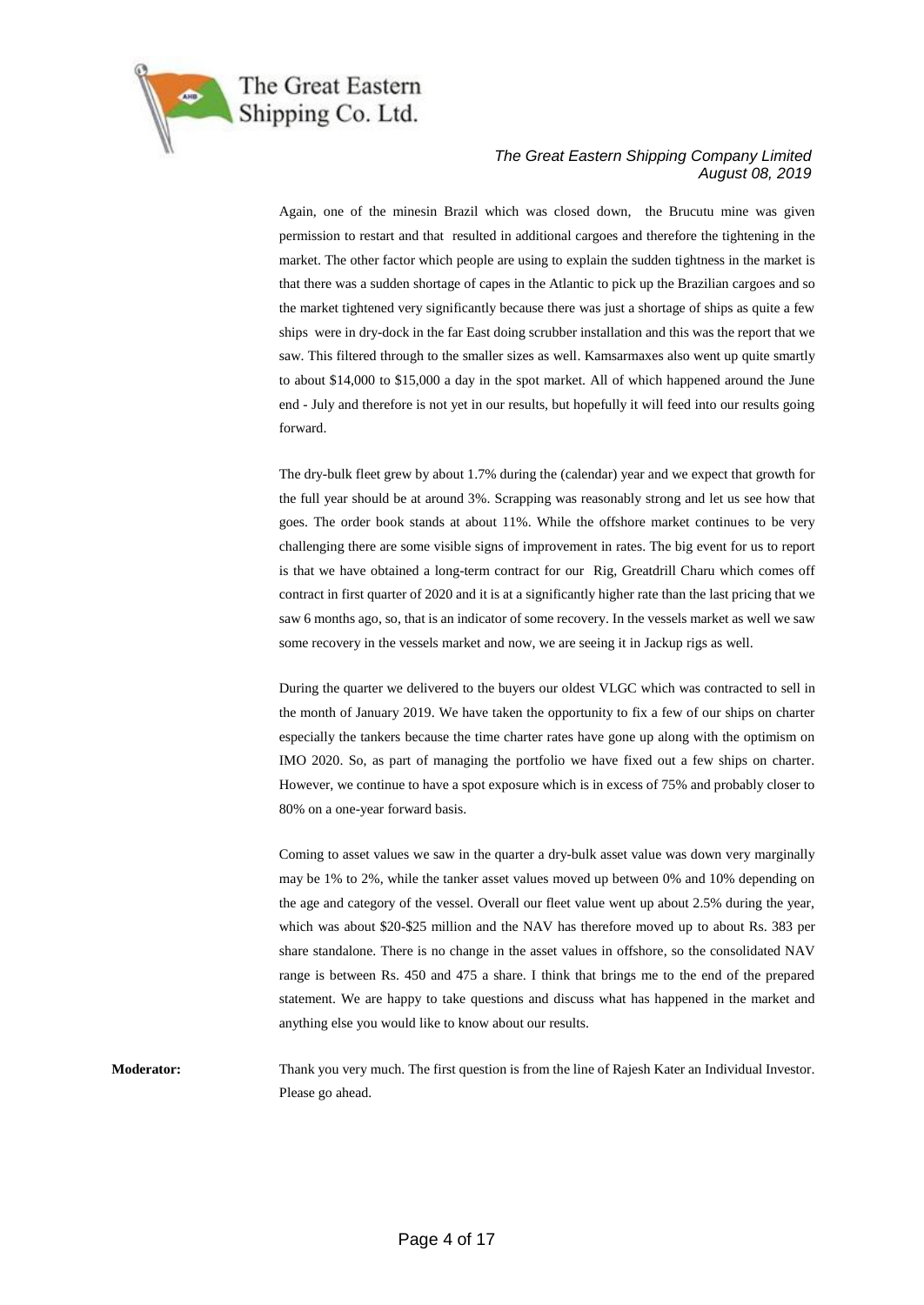

**Rajesh Kater:** I have four questions if you can take all four of them it will be great. First you mentioned about the MTM losses, so just want to know like whether this MTM losses will continue in the next one, two quarters how do you see them? **G. Shivakumar**: So, this we do not know it depends on how interest rates moves. It is because interest rate came down. So, for instance the ten year US Interest Rate Swap came down by about 50 basis points last quarter to about 1.8%. **Rajesh Kater:** So, what is your outlook I mean? **G. Shivakumar**: So, we are not experts on interest rates so I cannot really give an outlook for the short term. What we can see is that it is slightly down from there. So, just as a broad thumb rule, when interest rates go down our MTM goes against us because basically we have fixed interest rates. **Rajesh Kater:** My second question is like are any of your ships are impacted by the Iran route because we keep hearing that sometimes there are some ships which are seized by Iran, so are any of the ships taking that route and is there any risk? **G. Shivakumar**: You cannot avoid that route, so we have ships transiting there all the time. Again you take precautions and it is not an issue. We have not faced any issues at all. **Rajesh Kater:** My third question is like you have announced a buyback from the open market for around Rs. 100 crores, so like what the rational of the timing of the buyback at this stage I mean does the company feel that good times are around the corner and like what was the rationale or internal thought process for that? **G. Shivakumar**: So, we do not time the market due to good times being around the corner. All we see is that something is cheap and we do not try to time it very close to the recovery. We see something which is very cheap. I mentioned that our net asset value is somewhere around Rs. 450 a share and we saw stock trading below Rs. 300 a share, so a significant discount was being offered by the market. So, we thought that we should take advantage of that discount. **Rajesh Kater:** So, like have you actually done the buyback or like it is going on or will it take time? **G. Shivakumar**: We have completed so far approximately 20 crores out of the 100 crores that we had targeted. **Moderator:** The next question is from the line of Nirav Shah GeeCee Holdings LLP. Please go ahead. **Nirav Shah**: Sir you mentioned that LPG ships currently hovering around 40k to 50k and you also mentioned that you have one spot and balance I believe three are on charter, so can you just give a broad schedule of when are they coming off charter and how do you see the rates at that point of time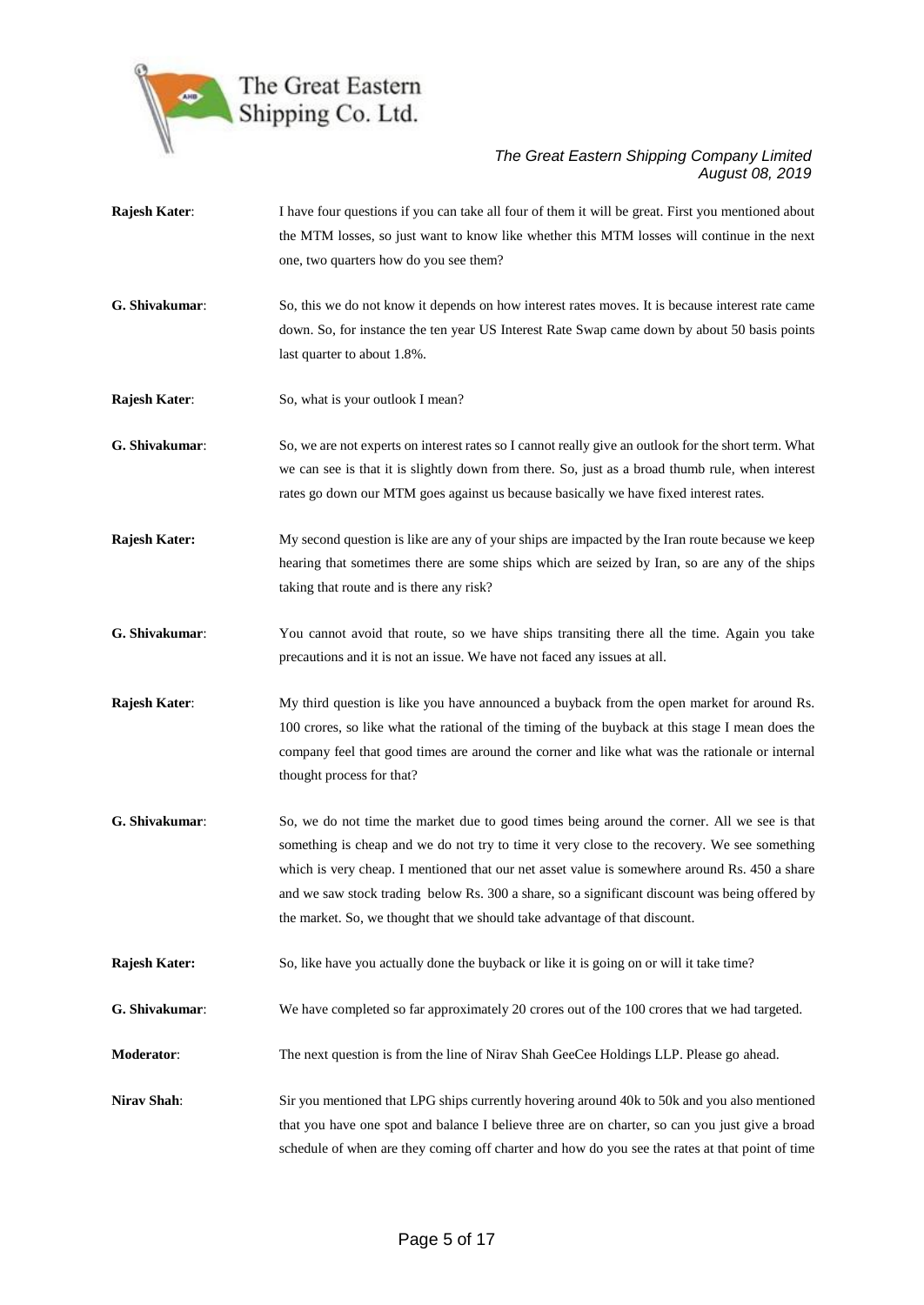

I mean I understand that it is very volatile, but just your view on how do you see that market based on the timelines of these vessels coming of charter?

**G. Shivakumar**: So, we have three VLGC and two MGCs. Now what I have been talking about is the VLGC spot markets. The MGC spot market went up, but it did not go up anything like what we saw in VLGCs. Our two MGCs the time charter rates went up, we have fixed them out on time charter. We have taken the opportunity to fix them out on time charter. Out of the three VLGCs one has just completed a time charter and is now in the spot market. The other two VLGCs are on time charter and will complete the time charters end of 2019 or early 2020. So, they will come out of charter within the next 6 months or so and therefore will come into the spot market. You asked me for a forecast on what we think the market will be at that time I do not know again as I said we do not know market timing. We think that the market should get strong. The market could possibly get tighter as we get into IMO 2020 implementation, but its anybodys guess what the spot market will be, we did not think it would be 50,000 today so you should not take our view on what it would be three months down the road.

**Nirav Shah:** But anything conservative is good enough?

**G**. **Shivakumar**: Yes.

**Nirav Shah:** On the buyback I believe from the data posted on your website we stopped purchase of buyback from 4th of July I mean which is coinciding with the budget date slightly off the business question, but I believe you will be waiting clarity on the tax or something, but we have a minimum buyback of 50%, so in case I mean if you get clarity that you have to pay tax still you would go ahead and do the minimum 50% or there is a clause of something like force majeure or something which you can used to not utilize up to that percent?

- **G. Shivakumar**: I do not think there is such a fine legal reading in this. Broadly, you are right we stopped doing it because we wanted to get guidance from the Board as to what we should do considering the changed circumstances. We have not factored in this cost of 23% when we proposed a buyback. So, the guidance that we have is that we will continue with the buyback. In the meantime, we have made representations to the ministry to the tax authority that an old buyback which is already in progress should not be subject to this tax, but in any case we will be starting off with our buyback.
- **Nirav Shah**: Just a last question I mean your opening remarks in the offshore market so if you can just again brief and give your outlook over there?
- **G. Shivakumar**: Now the offshore market has been slowly and steadily strengthening again. It is a function of oil prices as well because even though it does not immediately impact, it affects the sentiment of the market,SThe rates have been going up, they went down to abysmal levels, but now they have been going up and we saw significant improvement in the pricing of our rate in a recent tender,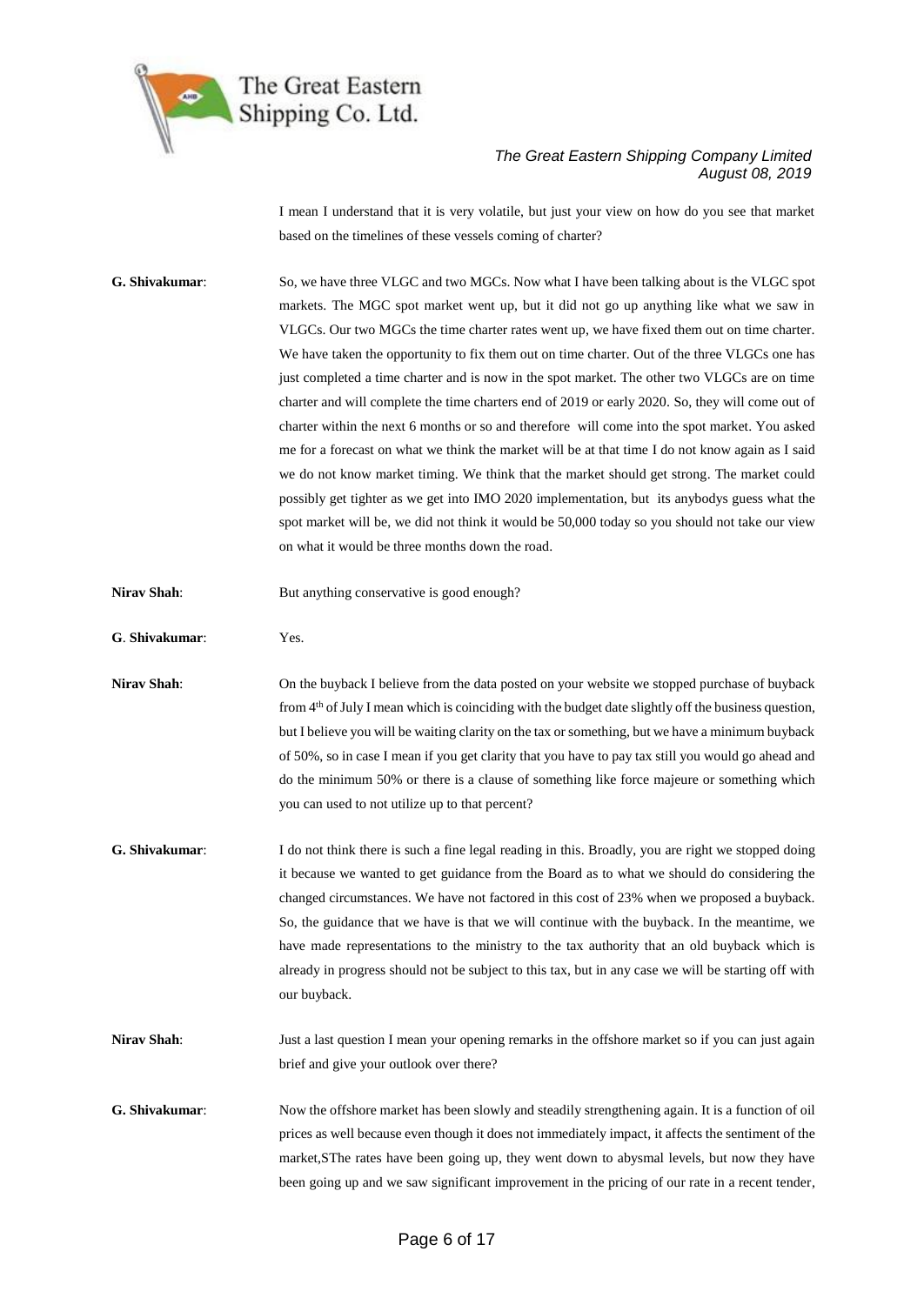

so 60% plus improvement in the pricing and that is one good sign that at least we are past the really abysmal rates that we had seen earlier 6 months ago. So, just to give you a flavor of what the situation is like- about 2 years ago if there was a tender for x rigs in India in a particular tender you would probably get 1.5 to 2x rigs bidding for it sometimes 3 x rigs bidding for it that was about three years ago. This time there was a requirement for 6 rigs and there were only 6 rigs which actually bid for that business. So, the oversupply seems to be getting reduced. There has been a lot of removal from the fleet either by scrapping or converting it to non-drilling functions. So, that is sort of removing the part of the oversupply and hopefully as demand comes back, we will see more tightening in the market.

**Nirav Shah:** I mean the quarter that we won the deployment will happen in first quarter of calendar year 2020?

**G**. **Shivakumar:** Not in the first quarter, by early in the second quarter it should happen. See the contracts gets over sometime in March between contracts we normally spend about 45 to 50 days for regular maintenance work and sometime in end April early May we should be going back into the new contact.

- **Nirav Shah**: Sir any reason why this tendering happens so quickly because last two years we have seen that it always gets delayed and it was just in time I mean just few months ahead of the date, but this time around ONGC has come out with a tender for next year so early?
- **G**. **Shivakumar:** I do not know why they take the calls that they take, but it is going to be wise if the rates are going to go up in the next 3 to 6 months maybe it is good to lock in the capacity today before the market goes up, but I do not know the reason why they came in early. Again, it is good for them to lock in this capacity early. It is small part of their overall cost and it is good to lock in the capacity because they need to do the work and they should have the capacity.
- **Moderator**: Thank you. The next question is from the line of Vaibhav Badjatya from Honesty and Integrity Investment. Please go ahead.

**Vaibhav Badjatya:** So, you know I just wanted to understand that as per your annual report you clearly mention two criteria for the buyback – one is the heavy discount to NAV which is pretty much a myth and the second being the NAV being at a cyclical low point. Now this is where I want to understand actually why do you think that current NAV is at a cyclical low point, what are two or three parameters that you look at the financial or qualitative?

**G: Shivakumar**: So, there is no qualitative thing in this maybe just look at the historical data. The historical value of a modern trailing rig now, the historical value of a bulk carrier or a product tanker it is at a very low point in the context of the last 20 years history. So, that is where we get it from you are at and that is what goes into NAV right. We are taking the market values of the assets and that is what goes into the NAV. So, we just look at the last 20 years price range if you are at the lower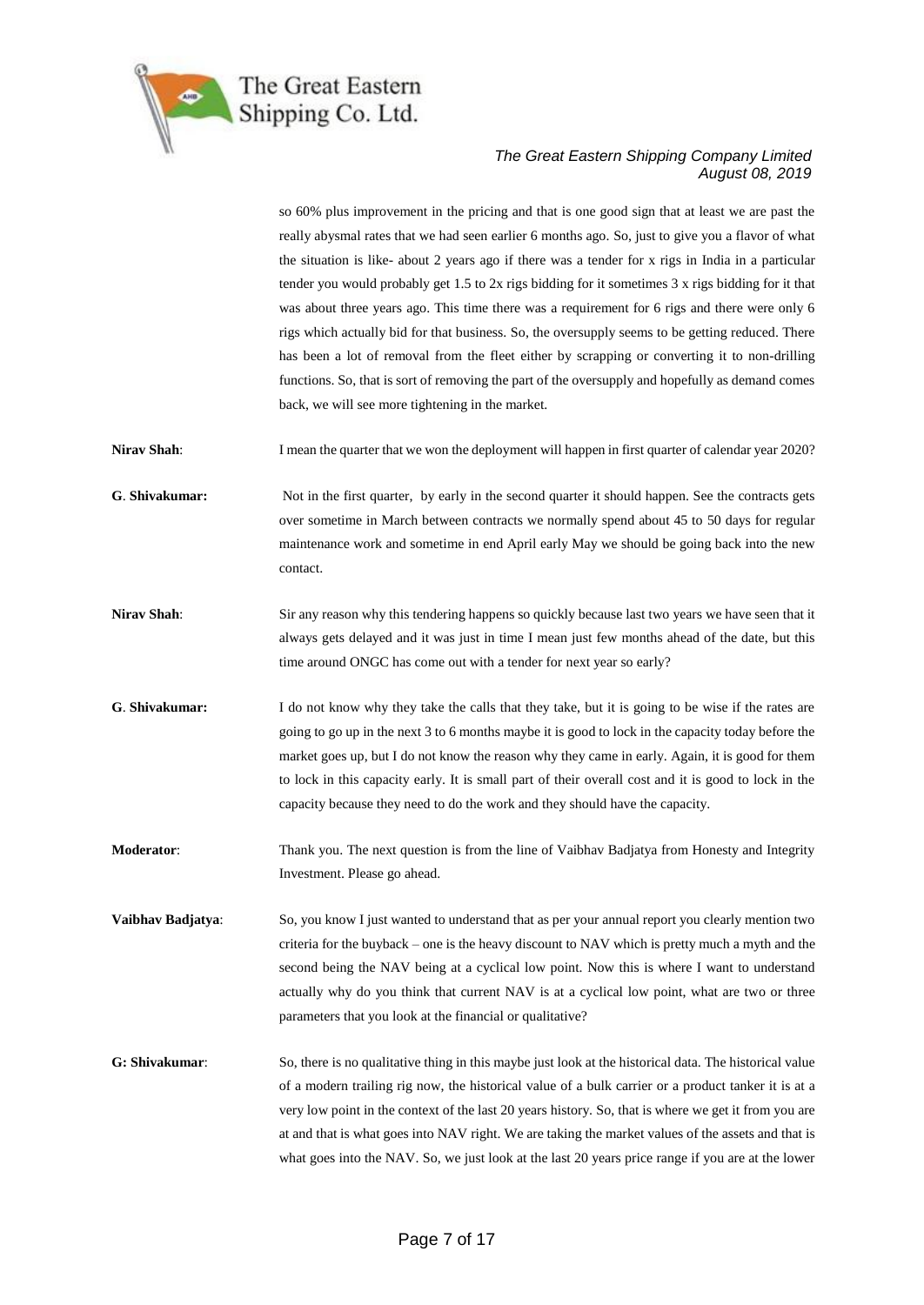

end of the price range, bottom one-third of that price range, makes me say that the prices are historically at a low level.

- **Vaibhav Badjatya:** So, do you think that ,cost of building new ship or new carrier have reduced a lot in last 5-6 years or it is pretty much the same I mean to say if we take the replacement cost as a reference point how that replacement cost has moved, has it substantially reduced or it is not reduced?
- **G. Shivakumar**: No it is not reduced at all. There is no great efficiency gain which is coming into the ship building that technology doesn't change that much no change in the cost of building a rig or a vessel. Again, if you mean the cost to the ship builder or the cost to the customer pricing has not changed that much. I would say Suezmax 5 years ago new building was probably \$60 plus million it continuous to be \$60 plus million. In fact, a VLGC new building probably cost more than it did in 2014.
- **Vaibhav Badjatya:** The second question is that you know again in the annual report you have mentioned that you know the government notification regarding removing preference for Indian flagged ships is currently on a stay by the court I just want to know that what is the tenure of this stay and which court has granted this day?

**G. Shivakumar**: It is a Delhi high court stay and is expected to be heard this week.

**Vaibhav Badjatya:** For the review of the stay or stay is there for some time?

**G**. **Shivakumar:** The argument will be heard and then they will decide on merits.

**Modderator:** Thank you. The next question is from the line of Bhavin Gandhi from B&K Securities Limited. Please go ahead.

**Bhavin Gandhi**: So, firstly, just on the offshore bit again was there some down time on the rigs in this quarter as well?

**G. Shivakumar**: We went off contract for the Chitra, We went off contract in very end of March and we went back on contract on  $17<sup>th</sup>$  of May and I think about 48 or 50 days we were off.

- **Bhavin Gandhi**: So, sir if I were to look at the profitability of the offshore segment now and given the fact that Charu has gone into much better rate which obviously will be lower than the previous rate, would you say that the offshore earnings is pretty much bottomed out here or you think there is some way to go from here as well?
- **G**. **Shivakumar:** You mean not the market rates but our earnings.
- **Bhavin Gandhi:** Your rates given where your rates are?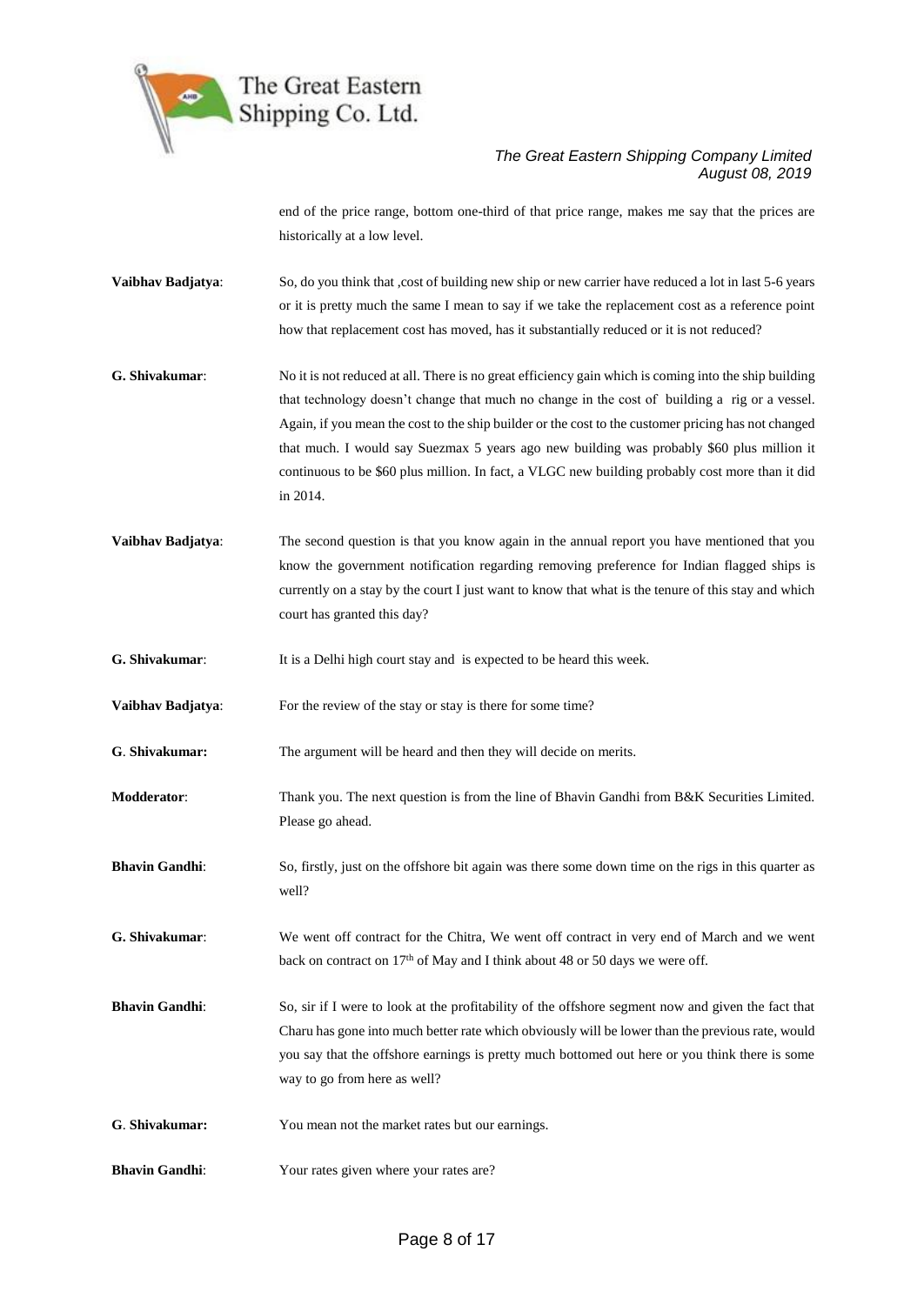

| G. Shivakumar:        | Yes it is not bottomed out for the simple reason that the current contract, so let us look at the rigs<br>only the rigs- they are the big guys right in this whole thing. So, we are fixed at low rates on 3<br>rigs currently, 3 rigs are earning a very low rate, the lowest rate at the bottom of the market fixed<br>at currently earning that rate. The Charu is fixed at a pre-market fall rate which is a 2013 rate.<br>She is going to come off contract and go into a rate which is much lower than the 2013 rate and<br>in FY21 3 rigs will be working at a low rate and Charu will have a lower rate. So, it is not<br>bottomed out because one change which is happening in the rigs between FY20 and FY21 is that<br>Charu is going to be priced down.                                                                                           |
|-----------------------|---------------------------------------------------------------------------------------------------------------------------------------------------------------------------------------------------------------------------------------------------------------------------------------------------------------------------------------------------------------------------------------------------------------------------------------------------------------------------------------------------------------------------------------------------------------------------------------------------------------------------------------------------------------------------------------------------------------------------------------------------------------------------------------------------------------------------------------------------------------|
| <b>Bhavin Gandhi:</b> | And sir on given you know how the asset prices have behaved how are you looking capital<br>deployment now incrementally?                                                                                                                                                                                                                                                                                                                                                                                                                                                                                                                                                                                                                                                                                                                                      |
| G. Shivakumar:        | Capital deployment in shipping assets is sort of unlikely unless suddenly something happens to<br>assets prices tomorrow. As it stands today at these values we are not really buyers for ships either<br>bulk carriers or crude tanker and LPG of course must have gone up, There are very few ships<br>transacted, but if ships have been earning \$50,000 a day for the last month and half - two months<br>then they have definitely gone up. We have not seen any transactions yet. So, we are not really<br>there to buy anything. We have invested in lot of capacity and we are quite happy with the amount<br>of capacity that we have. At max maybe if we get a cheap product tanker we will go and buy it,<br>but that is about it, we are not there to do too much of CAPEX. The only thing that seems cheap<br>to us even in June was the stock. |
| <b>Moderator:</b>     | Thank you. The next question is from the line of Vikram Suryavanshi from PhillipCapital Pvt.<br>Ltd. Please go ahead.                                                                                                                                                                                                                                                                                                                                                                                                                                                                                                                                                                                                                                                                                                                                         |
| Vikram Suryavanshi:   | Sir, basically this scrubber how we are placed in out of a total number of ships we plan to have<br>scrubber and where we are in?                                                                                                                                                                                                                                                                                                                                                                                                                                                                                                                                                                                                                                                                                                                             |
| G. Shivakumar:        | So, we have total of 7 where we have committed to fit scrubber. One was completed in May<br>successfully. One will go into drydock this month so that is two. The last ship which is going to<br>fit the scrubber is probably the gas carrier which will go in for the scrubber fitment in Jan-Feb<br>2020. The remaining four Suezmaxes will go between September and November for fitment of<br>the scrubber.                                                                                                                                                                                                                                                                                                                                                                                                                                               |
| Vikram Suryavanshi:   | So, that time are we also having a ballast water attachment or at the same time in dry-docking?                                                                                                                                                                                                                                                                                                                                                                                                                                                                                                                                                                                                                                                                                                                                                               |
| G. Shivakumar:        | Yes.                                                                                                                                                                                                                                                                                                                                                                                                                                                                                                                                                                                                                                                                                                                                                                                                                                                          |
| Vikram Suryavanshi:   | So, we will have additional cost for that including scrubber?                                                                                                                                                                                                                                                                                                                                                                                                                                                                                                                                                                                                                                                                                                                                                                                                 |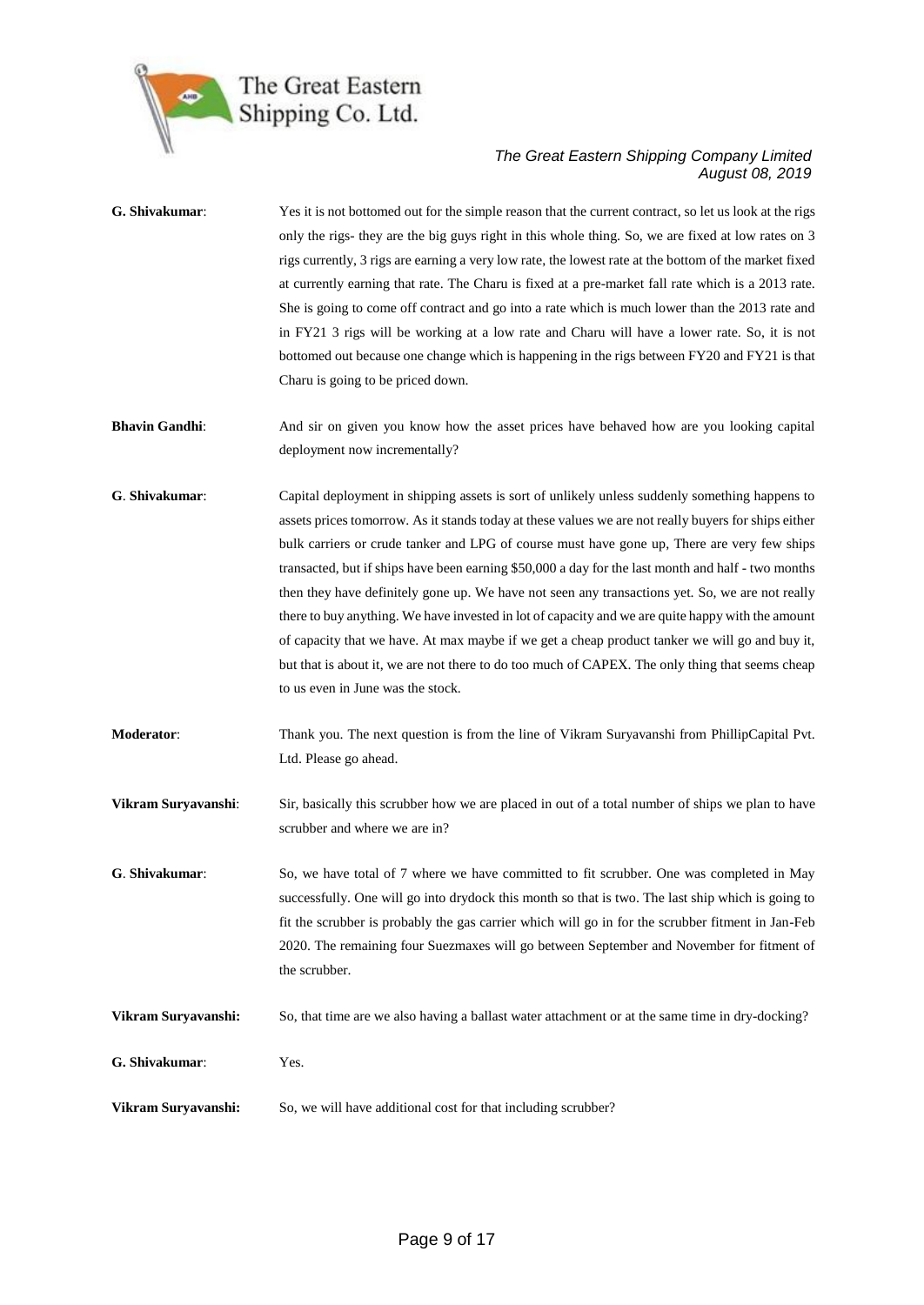

- **G. Shivakumar**: That is correct but that is all capitalized cost. If you are looking at the P&L those are all capitalized cost even dry-dock nowadays is capitalized as per the new accounting standards. It is capitalized and written-off over the period till the next dry-dock. **Vikram Suryavanshi:** And was there any dry-docking apart from this one in normal other vessels for this quarter?
- **G. Shivakumar**: Yes last quarter we did total of 4 dry-dockings. We have a pretty heavy year for dry-docking this year. We had 4 in the last quarter. We are just finishing one and another one. So, this quarter again we will have 4 or 5 and a next quarter again along with the scrubber fitment another 4 or 5 will be dry-docked. So, it is a very busy time for dry-docking for us. I think within this year we will be doing 18 dry-dock in this financial year.
- **Vikram Suryavanshi:** Yes that looks like because from a result I thought it would be major year for dry-docking?
- **G. Shivakumar**: Good thing is if then the market is strong in the next year you are not spending time in dry-dock and you are earning money.
- **Vikram Survavanshi:** Any idea how much we will be spending on all this dry-dockings this year?
- **G. Shivakumar:** Total amount for dry-docking just for pure dry-docking I am only talking about the dry-dock part of the expenditure not the scrubber and ballast water and all that, we should be spending about closer to \$30 million
- **Moderator:** Thank you. The next question is from the line of Rajesh Kater, an Individual Investor. Please go ahead.
- **Rajesh Kater:** So, like I just wanted to understand what is the range of price fluctuation in freight rates for the various ships that you have like product tankers, crude tankers, cape-sizes what is the range of price fluctuation in the freight rates which can happen?
- **G. Shivakumar**: Let me just give you some numbers, So cape-sizes I mentioned earlier this year were down to \$4000 a day, two weeks ago they were about \$33,000 a day. Crude tanker which in FY19 itself, we have done voyages at \$45,000-\$50,000 a day and we have done voyages at less than \$10,000 a day. The gas carrier which were in earlier part of this year were \$6,000-\$7,000 a day were earning between \$50,000 and \$60,000 a day in the spot market last month. The only sector which does not fluctuate as much is in the MR tankers which in a low market go down to 8,000 and a high market go up to maybe \$20,000 to \$22,000. So, there is a lot of fluctuation still there are the huge operating leverage in this business so all of them are very volatile.
- **Rajesh Kater:** So, 3x to 4x fluctuation is quite common and even 8x to 10x can easily happen in the fluctuation market.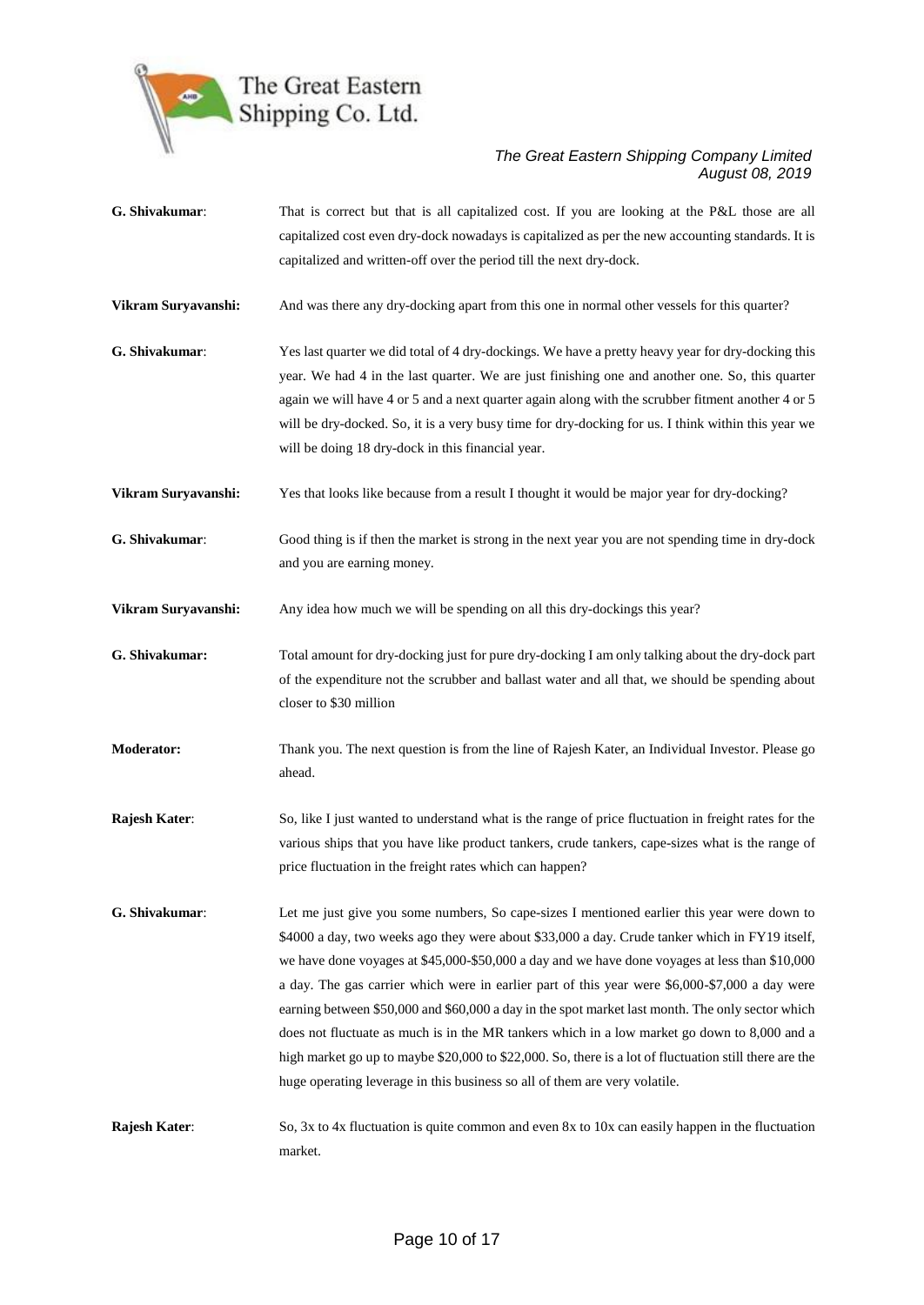

**G**. **Shivakumar:** Yes, absolutely.

#### *The Great Eastern Shipping Company Limited August 08, 2019*

**Rajesh Kater:** Sir my next question is like I was studying the company history like sometime between 2000 and 2005 the company's profitability improved very sharply like in exponentially I think between 3x to 6x or something like that. Now given the current background that whenever it happens so you will be coming out of a 10 to 15 years slowdown or on overcapacity, do you think those times I mean in a very short period when you can see an exponential improvement whenever that happens I mean it may not happen this year or next year, but whenever that happens is it the probability?

**G**. **Shivakumar**: Anything can happen if your rates move like this everything goes to the bottom-line your cost do not change. Everything just goes straight to the bottom line. Let me just give an example right if your rates move up on an average by \$5,000 a day and I am not making a forecast I am just talking about a number jut to illustrate a point with 47 ships we have approximately 17,000 operating days in a year. Now if you just take \$5,000 a day extra on this, it goes straight from top line down to the bottom line because your cost structure is fixed, operating expenses are fixed, interest, depreciation everything is already fixed. It is not going to change because you are earning \$5,000 per day extra that is \$85 million that we are talking about in a year which is just 600 crores at today's exchange rate. So, that is the kind of thing which can easily happen, \$5,000 a day can easily happen again, it does not happen easily for the smaller ships like the MRs or even say a Supramax bulk carrier. Let us look at what drove that growth in our profitability in 2000-2005. 2003 to 2008 was a general boom for everything in the market and it was specifically a commodities boom day rates went up to very high levels, but what also happened is the company itself invested in a large number of ships in 2003-2004. We happened to buy ships just before the market went up. We did a big expansion where we doubled our fleet in that period and therefore, we were able to catch that boom and capitalize on it in a big way. We try to recreate, we cannot create that market again, but we will recreate that capacity and that is what we did between 2016 and 2018 where we bought a lot of ships that is our principle in this, you have to have capacity in order to take advantage of a strong market.

**Rajesh Kater:** And sir lastly, I had a suggestion like as an individual investor if we miss out to attend the concall getting hold of the transcripts takes a lot of time like I have seen that the transcripts are republished maybe after 15-20 days or after one month by which time we may have lost out on significant price action, so basically like a good companies with good management they do one of two things either they make the recordings of the concall available for the next 5-6 days like some IT companies do or they publish the transcript within a weeks' period. So, if your company could take it up as suggestion it may be very helpful?

**Anjali Kumar:** I am not sure which companies you are referring to, but ours have never been more than a week. It is between 5 and 7 days latest absolutely outermost.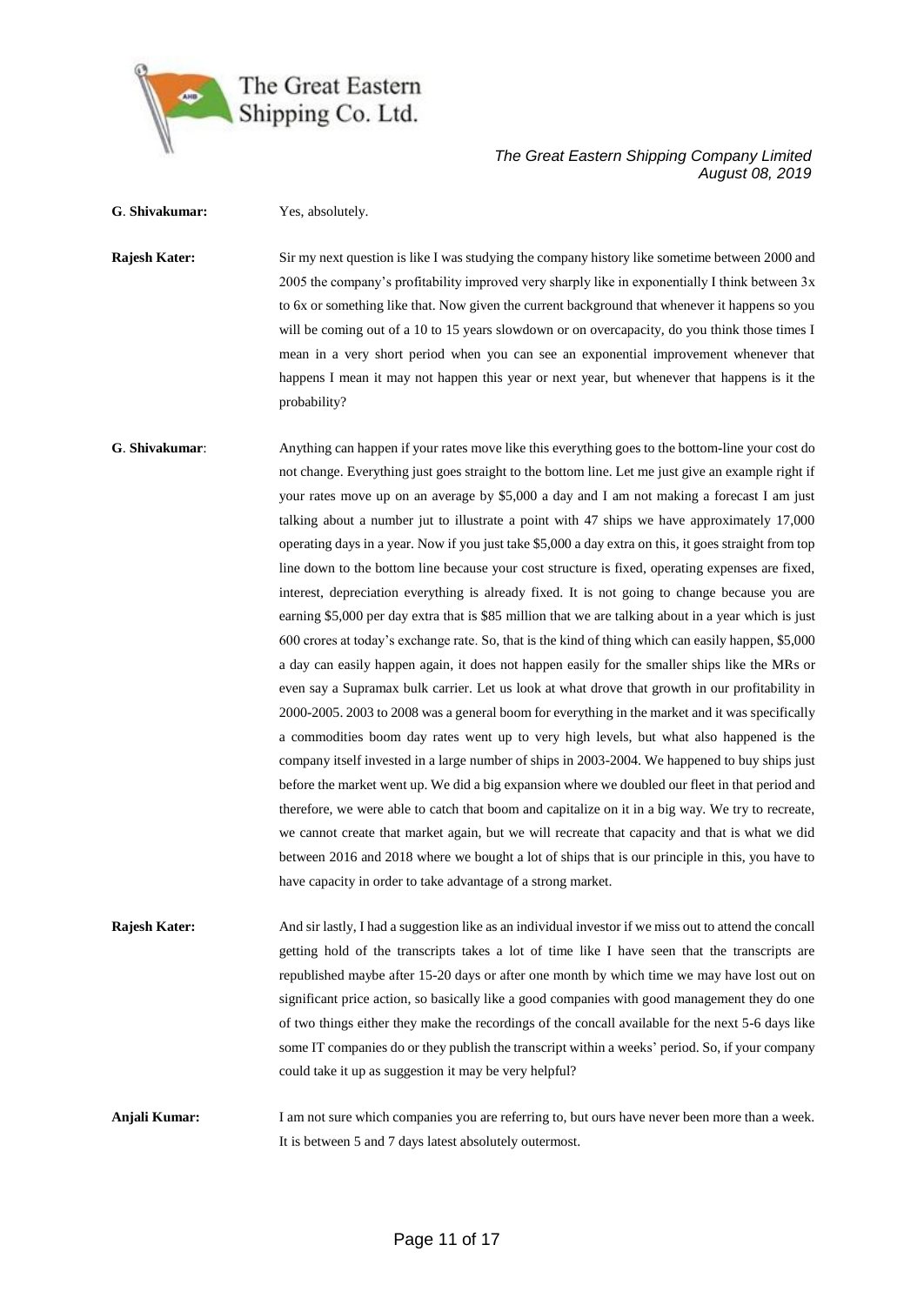

| <b>Rajesh Kater:</b> | Because I have seen some times I do not have the dates right now, but sometimes I found it           |
|----------------------|------------------------------------------------------------------------------------------------------|
|                      | difficult, so like if you could take a suggestion?                                                   |
| G. Shivakumar:       | In any case it will be done within a week from the calls.                                            |
| Anjali Kumar:        | Always our endeavor is to put it up in as quick time as possible 3 to 5 days is normally where we    |
|                      | target, but sometimes it just goes up to a week because sometimes the transcripts that come is       |
|                      | fairly garbled and we need to just edit it a bit.                                                    |
| <b>Moderator:</b>    | Thank you. The next question is from the line of Ranjit Kothari, an Individual Investor. Please      |
|                      | go ahead.                                                                                            |
| Ranjit Kothari:      | Sir, my question was regarding other expenses. I wanted to know the bifurcation of rates as well     |
|                      | as what is driving such a change in that other expenses?                                             |
| G. Shivakumar:       | Other expenses will include a lot of overhead expenses which does not come under the other           |
|                      | heads which are provided there in the format. So, mainly repairs and maintenance expenses of         |
|                      | the fleet, sometime hire or chartered ships, insurance expense, travelling expenses those kinds of   |
|                      | expenses which do not come under any of the other heads and other admin expenses.                    |
| Ranjit Kothari:      | The expenses were down by around 80 crores if I see QoQ so I wanted to understand like what          |
|                      | the reasons for being low or which cost has come down?                                               |
| G. Shivakumar:       | We had in-chartered ships last year and we had a contract which we were performing by using          |
|                      | in-chartered ships. So, when we hire a ship in, it goes under other expenses. So, last time we had   |
|                      | hired ships in we had a contract which we had to perform for a customer. Some we performed           |
|                      | on our ships and some we in-chartered ships and that expense goes in other expenses.                 |
| <b>Moderator:</b>    | Thank you. The next question is from the line of Adesh Mehta from Ambit Capital. Please go<br>ahead. |
| <b>Adesh Mehta:</b>  | Sir, what we understand is that in terms of tanker though the fleet growth continuous to be          |
|                      | moderate, we are seeing that order book is now at an all-time low. Scrappage until recently was      |
|                      | also high, now it has picked up. But then what is preventing a rate increase in tanker this the      |
|                      | demand. So, sir in oil demand side what should we wait for to see that pick up, what are the top     |
|                      | three or five variables you are monitoring?                                                          |
| G. Shivakumar:       | Okay we can hope for it. So, one is IMO 2020 implementation will almost certainly lead to an         |
|                      | increase in oil demand so that is one. So, 6 months ago we would have expected that you will         |
|                      | have normal oil demand growth which is not considering IMO 2020 of a little over a million           |
|                      | barrels a day and then on top of that you have the IMO 2020 impact and therefore you have much       |
|                      | higher demand growth for oil. Currently because of the economic situation, the growth in oil         |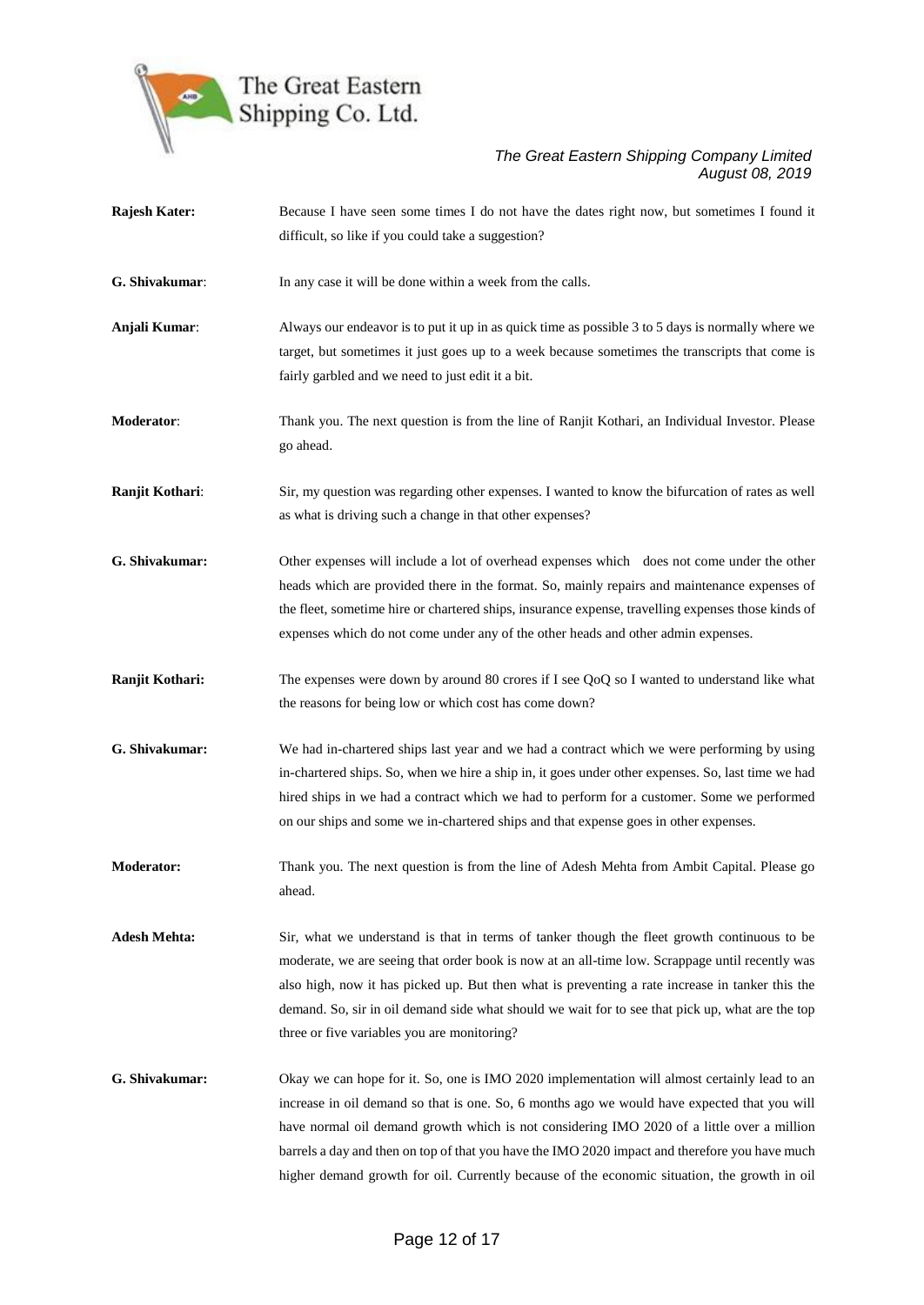

demand has been quite poor. I think I mentioned less than half a million barrels a day demand growth for the core products.

Adesh Mehta: So, that is almost a 50% decline?

**G. Shivakumar**: It is 50% of what was expected and it might be a little lower than that also. So, it has been poor. Now what is driving this economic growth because we can see it is in middle distillate demand. So, middle distillate which is basically diesel is an industrial commodity and if economic growth is poor then you will have low diesel demand and that is what seems to be happening. So, we have had poor economic growth. The one thing to look out for is something happens on this trade war business, but what we know is what we read in the paper and in reports. If that get settled then hopefully the general economic growth will improve and therefore oil demand, but that is a big worry really.

**Adesh Mehta:** So, till the clarity emerges on your global growth, we can see these trends continuing?

**G Shivakumar:** That is correct, but one thing I will say you mentioned when you started at the fleet growth has been moderate, we had 4.5% fleet growth in crude tanker in the first half of this year that is veryvery high fleet growth.

Adesh Mehta: But then sir what is our outlook here? Will it moderate in the second half?

**G. Shivakumar:** It will moderate because it is expected to moderate in the second half. I think the main delivery hump which we had we have passed that. And as I mentioned we find it quite encouraging that even in the phase of such major fleet growth, rates have not collapsed. With that kind of fleet growth and when you just look at 4.5% fleet growth and very little demand growth, rates should have collapsed, but it has not happened. So, that means that there is some underlying tightness in the market which is keeping the market up which means that when the market demand comes back then the market is going to get really tight.

**Adesh Mehta:** But then we saw scrapping also declined significantly in the first half.

**G. Shivakumar:** Everybody is very positive on IMO 2020. Scrapping has declined significantly. There are very few modern ships available for sale especially crude tankers. Time charter rates have gone up, asset prices have gone up despite the market being not great. So, I think there is generally lot of optimism in the outlook for this IMO 2020 business. And that is sort of keeping people from scrapping their ships because everybody has got the same view. Again, if IMO 2020 disappoints, then it is like a big event which people are expecting to be bullish and suddenly if it does not deliver then you would find a lot of people heading for the exit. But as it stands everybody is positive, time charter rates are up and so that is where we fixed out some ships.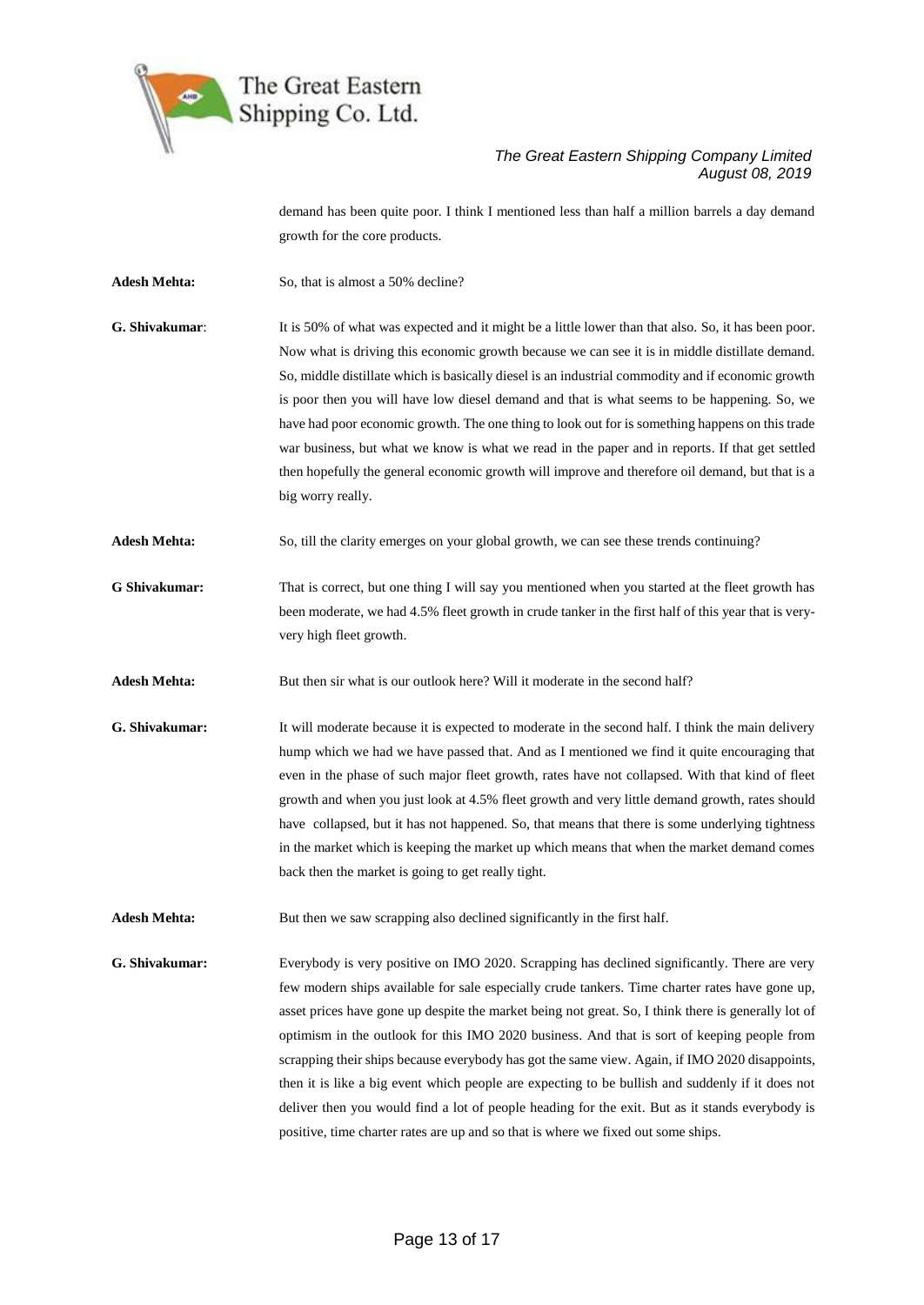

- **Adesh Mehta:** But then sir despite everyone being positive, we still have not seen the second-hand prices go up significantly, so may be that can just be the next level of optimism which we should be watching out for?
- **G. Shivakumar:** Second-hand prices have gone up.

Adesh Mehta: But only by 5%-7%.

- **G. Shivakumar:** Yes correct you are right. So, yes, they have not gone up, so people are not yet so bullish that they are buying in a big way, but they are holding on to their ships. Again, I will say price benchmarks have not been set because there will be no transaction because nobody is really there to sell a crude tanker today especially if you have a 5-10 year old crude tanker. We are not really there to sell those ships that is why prices are not getting established. I do not know what the prices are, but this is an estimate of the price. You never know if suddenly somebody comes and demands 5% extra to sell a ship, somebody may well pay it also. Today the benchmark values are not very high.
- Adesh Mehta: So, the market is still lacking in terms of liquidity now?
- **G. Shivakumar:** No, it is not lacking, it is just that people are positive so they are holding back their ship. If you want to buy an older ship you can buy it. If you want to buy a 15-year-old crude tanker or a 17 year-old crude tanker it is available. If you are willing to make some comprises on the quality of the ship you can probably still get one, but you want to make that a good standard ship, not really.
- **Adesh Mehta:** So, then the 5-year-old to 10-year-old ones are the ones which are harder to get now.
- **G. Shivakumar:** That is correct, the modern ships people are not giving them up very easily. Again, it is also that a lot of these ships are scheduled for scrubber fitment. If I have decided to fit my ship with a scrubber I am not going to go out and sell it today. I have ordered the scrubber; I booked a drydock slot then I would not sell it today.
- **Adesh Mehta:** And sir I was also seeing that in terms of net revenues we have done a 15% kind of YoY growth, but when I see our revenue days, they have actually declined by 2%, our time charter yields have gone up only by 4% and the USD-INR impact is only around 4%. So, it does not add up sir.
- **G. Shivakumar**: One moment I am not able to see these numbers.
- **Adesh Mehta**: So, I am just summing up the growth rates of revenue days, TCY and USD-INR it is not adding up to the net revenues?
- **G**. **Shivakumar:** I am not seeing the net revenues up by 15%. Did you say the net revenues numbers are up 15%?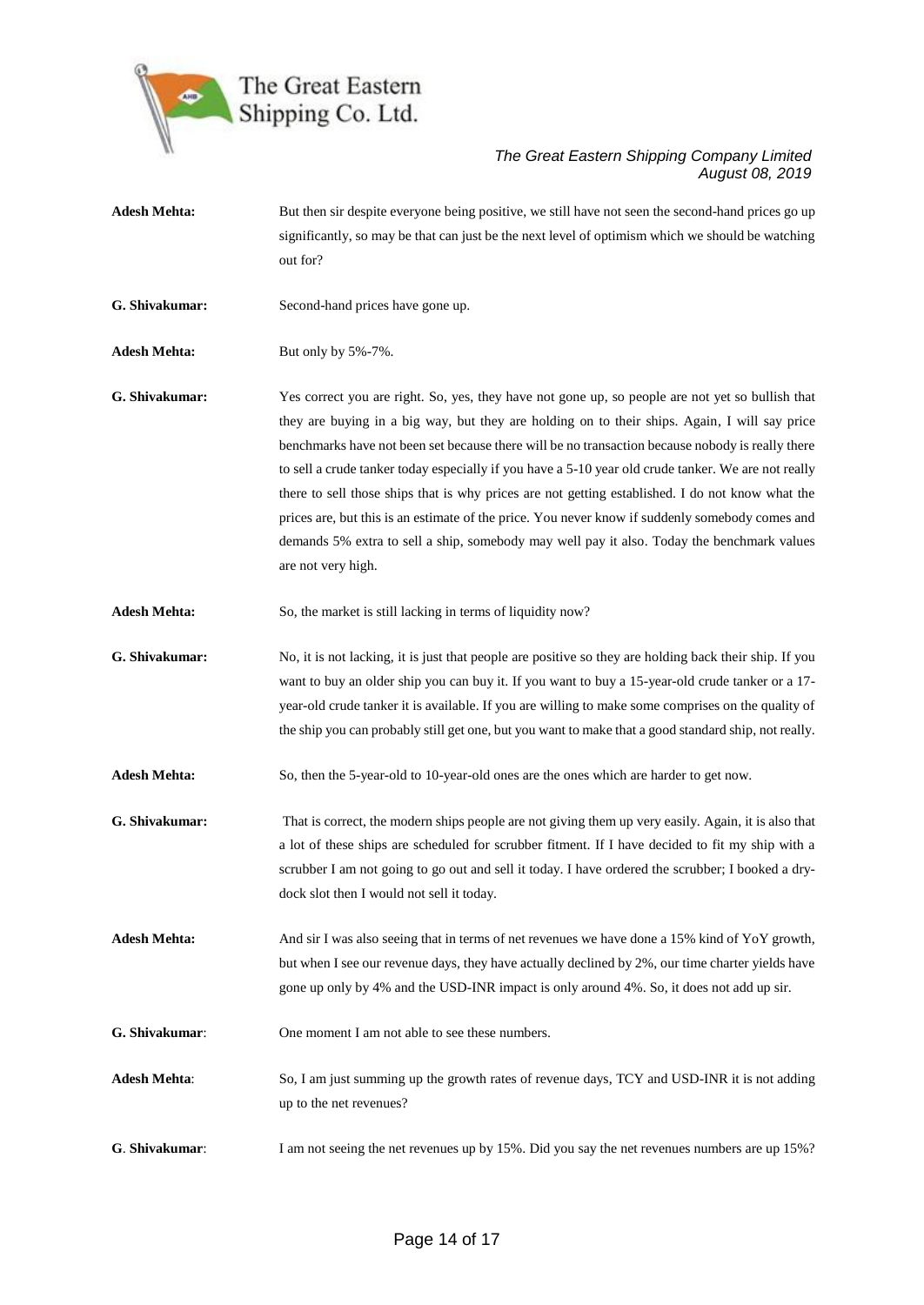

| <b>Adesh Mehta:</b> | Yes.                                                                                                                                                                                                                                                                                                                                                                                                                                                                                                                                                                                                                                                                                                                                                                                                                                                                                                                                                                                   |
|---------------------|----------------------------------------------------------------------------------------------------------------------------------------------------------------------------------------------------------------------------------------------------------------------------------------------------------------------------------------------------------------------------------------------------------------------------------------------------------------------------------------------------------------------------------------------------------------------------------------------------------------------------------------------------------------------------------------------------------------------------------------------------------------------------------------------------------------------------------------------------------------------------------------------------------------------------------------------------------------------------------------|
| G. Shivakumar:      | In the results no, I do not see it up. It is sort of a flattish to the consolidated is down.                                                                                                                                                                                                                                                                                                                                                                                                                                                                                                                                                                                                                                                                                                                                                                                                                                                                                           |
| <b>Adesh Mehta:</b> | I am talking about standalone?                                                                                                                                                                                                                                                                                                                                                                                                                                                                                                                                                                                                                                                                                                                                                                                                                                                                                                                                                         |
| G. Shivakumar:      | Yes standalone revenue from operations 581 going to 589 crores.                                                                                                                                                                                                                                                                                                                                                                                                                                                                                                                                                                                                                                                                                                                                                                                                                                                                                                                        |
| Moderator:          | Thank you. The next question is from the line of Vaibhav Badjatya from Honesty & Integrity<br>Investment. Please go ahead.                                                                                                                                                                                                                                                                                                                                                                                                                                                                                                                                                                                                                                                                                                                                                                                                                                                             |
| Vaibhav Badjatya:   | Just a follow up on the buyback. What I am trying to understand is that why this is just a 100<br>crores buyback because we rarely get such an opportunity and if I turn the tables I would really<br>think that why I would do just 100 crores buyback because on a 3,500 crores market cap 100<br>crores buyback does not go anywhere. If it is really good opportunity what has led you to just<br>announce for 100 crores only not for 500 crores or 600 crores kind of numbers?                                                                                                                                                                                                                                                                                                                                                                                                                                                                                                   |
| G. Shivakumar:      | First of all, I think only 10% you can do with a board approval, but importantly we looked at how<br>much we can afford to spend in this because as I mentioned we are not really there to buy ships<br>either. We have done a lot of CAPEX in the last three years and we are waiting for earnings to<br>revive. And therefore, we said that this is the amount that we can afford to put away for this. We<br>have lot of repayments in this year as well. We have a \$160 million of repayments on a standalone<br>basis and on a consolidated basis about 210 million. So, when we are conserving our resources<br>for those because while we are quite positive for IMO 2020 impact on shipping markets, we<br>could be wrong and it could be disappointing and so we decided that this is all we can spare for<br>now considering the risks which we are facing. Let me tell you that it was a very tempting price,<br>but we are being disciplined in allocating capital to it. |
| Vaibhav Badjatya:   | And just the last question so again from the annual report, in annual report it is clearly mentioned<br>that you are pretty positive on IMO 2020 in short-to-medium term. I was just wondering why the<br>long-term is missing there?                                                                                                                                                                                                                                                                                                                                                                                                                                                                                                                                                                                                                                                                                                                                                  |
| G. Shivakumar:      | See the IMO 2020 impact will wear-off after sometime and this is what happens in the long-term<br>in the market. So, for 2003 to 2008 when the market just kept going up enough because demand<br>grew so fast, we have had most of the boons that we have had. Since then it has lasted only 1 to<br>2 years max. This is because there is a lot of ship building capacity still and if you have a very<br>strong market then people order ships and then it is over because then supply comes in and takes<br>off and then pulls the market down again. So, what we know is for now this IMO 2020 will have<br>a positive impact, but beyond that we need something much bigger which is very strong economic<br>growth and commodities demand and we do not see that in the current scenario.                                                                                                                                                                                       |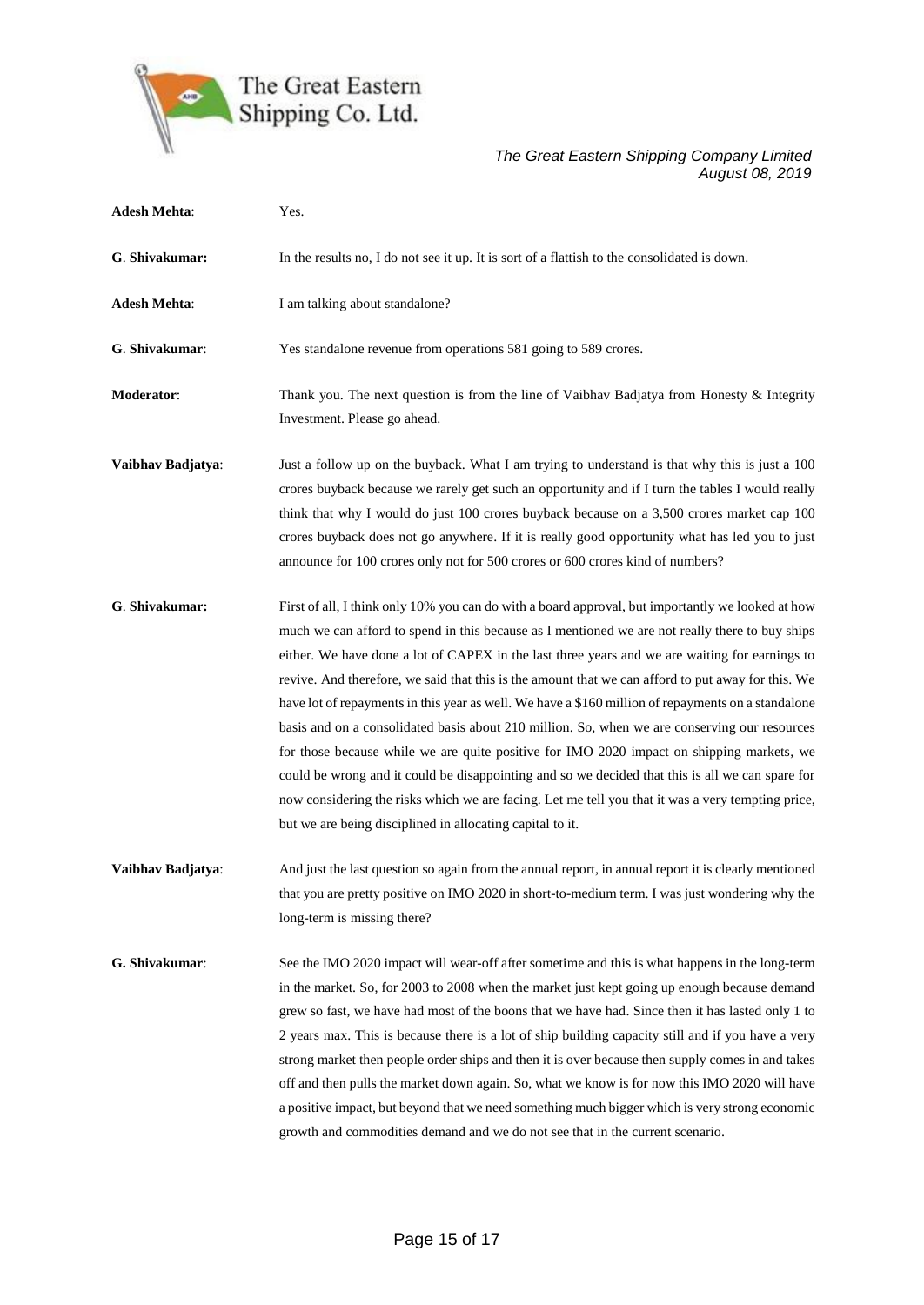

**Moderator:** Thank you. The next question is from the line of Ankit Panchmatia from B&K Securities. Please go ahead.

**Ankit Panchmatia**: Sir this is regarding this IMO 2020 so there have been certain countries like Indonesia who has been kind of trying to surpass the rule around allowing domestic companies to use high Sulphur fuel, so is there any possibility wherein the other countries also would like or would tend to surpass this IMO 2020 regulation?

**G**. **Shivakumar:** I do not know who is thinking how but let us look at on what basis they have done this. The regulation does not give any leeway to any of the flag state so they have done it as a flag state saying local ships. It does not give any leeway to the flag state to make any dilution of the regulation. However, in practice you can give a waiver for purely coastal. So, let us say that my only trade is that I am operating a ship and all the ship does is it goes from Mumbai to Chennai and back **along the coast only** and is never going to touch any foreign port how is this to be implemented. IMO 2020 is to be implemented by every port state checking. So, whenever I call at a port, they are supposed to check whether I have complied with the Sulphur emission norm. Now supposing the Indian authorities say I am not going to check it either at Mumbai or at Chennai you are free to do whatever you want then this ship can in theory not comply with IMO 2020 and that is what I have heard as an explanation for Indonesia and they have also said it is for the domestic trade. However, if you go and call at a foreign port then you are in trouble because unless they have also agreed that they will not enforce it. So, this is the status and only if you are in a domestic trade you may get away with this if your flag state itself says I am not going to implement it at all.

**Ankit Panchmatia:** But sir your view according to you how the refineries ready to produce this kind of quantity which has been required?

- **G. Shivakumar**: Now that general oil demand is not been very high it looks like they will be prepared. I think they have gone into turnaround. I think they have reconfigured their capacity to produce to maximize middle distillate production and that is why their refineries are offline for two to three months in the last quarter. They are all coming back now. They will find a way to produce it whether it is a blended fuel oil with low Sulphur or a gas oil they will produce it somehow. It is just a question of finding the clearing prices.
- **Ankit Panchmatia:** And sir one question regarding this sir we have been bullish on the tanker market for such a long time. Our 90% of the tonnage was on spot basis since past 1.5 years to 2 years and now when the good times are here we are planning to shift some of our tonnage to time charter basis. So, sir what did your view on this strategy of yours to kind of not wait more for to get the spot higher?
- **G. Shivakumar:** So, it is doing a little bit at a time, do it gradually. We cannot call the top of the market when we see a good rate, we will fix one ship we still have 7 ships of the same kind. So, the next time we see another \$1,000 per day up or \$2,000 per day up, we will fix another ship if it goes up further,